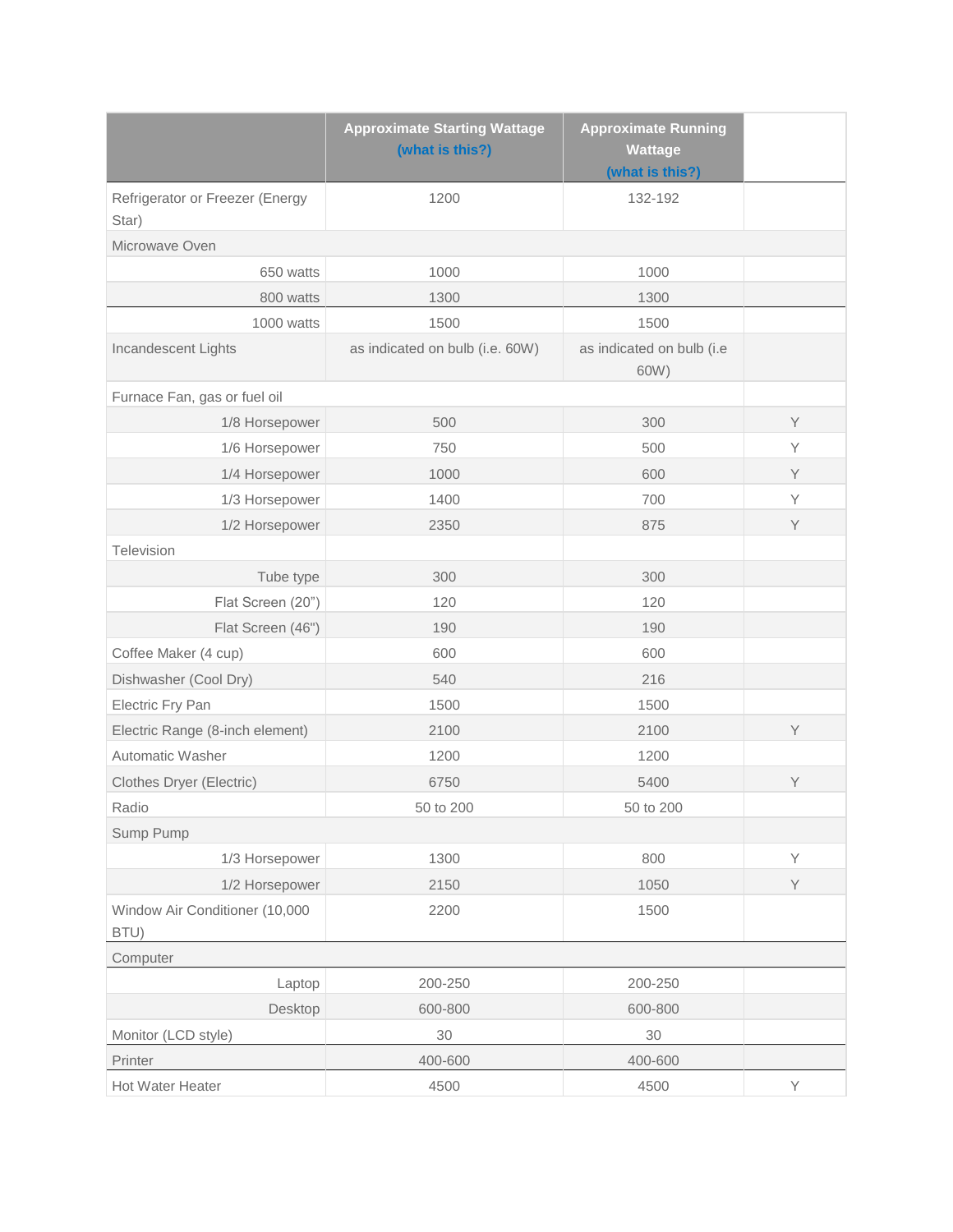|                                      | <b>Approximate Starting Wattage</b><br>(what is this?)           |      |                 | <b>Approximate Running</b><br><b>Wattage</b><br>(what is this?) |  |                 |
|--------------------------------------|------------------------------------------------------------------|------|-----------------|-----------------------------------------------------------------|--|-----------------|
| Garage Door Opener                   | 1420                                                             |      | 720             |                                                                 |  |                 |
|                                      | <b>Approximate Starting</b><br><b>Wattage</b><br>(what is this?) |      |                 | <b>Approximate Running</b><br>Wattage<br>(what is this?)        |  |                 |
| Television                           |                                                                  |      |                 |                                                                 |  |                 |
| Tube type                            | 300                                                              |      | 300             |                                                                 |  |                 |
| Flat Screen                          | 120                                                              |      |                 | 120                                                             |  |                 |
| <b>RV Air Conditioner</b>            |                                                                  |      |                 |                                                                 |  |                 |
| 11000 BTU                            | 1600                                                             |      | 1010            |                                                                 |  |                 |
| 13500 BTU                            | 2800                                                             |      |                 | 1800                                                            |  |                 |
| 15000 BTU                            | 3300                                                             |      | 2000            |                                                                 |  |                 |
| <b>RV Refrigerator</b>               | 600                                                              |      |                 | 180                                                             |  |                 |
| Blender                              | 850                                                              |      |                 | 400                                                             |  |                 |
| Electric Grill (tabletop)            | 1650                                                             |      |                 | 1650                                                            |  |                 |
| Slow Cooker                          | 170-270                                                          |      |                 | 170-270                                                         |  |                 |
| Hair Dryer (1600 watts)              | 1900                                                             |      |                 | 1800                                                            |  |                 |
| Microwave Oven (650 watts)           | 1000                                                             |      |                 | 1000                                                            |  |                 |
| Coffee Maker                         | 600                                                              |      |                 | 600                                                             |  |                 |
| Radiant Heater                       | 1300                                                             |      |                 | 1300                                                            |  |                 |
| Laptop computer                      | 200-250                                                          |      |                 | 200-250                                                         |  |                 |
| Satelite Receiver                    | 250                                                              |      |                 | 250                                                             |  |                 |
| Radio                                | 50 to 200                                                        |      |                 | 50 to 200                                                       |  |                 |
| Two-Way Radio                        |                                                                  |      |                 |                                                                 |  |                 |
| 12A                                  | 360W                                                             |      |                 | 360W                                                            |  |                 |
| 23A                                  | 840W                                                             |      |                 | 840W                                                            |  |                 |
| 35A                                  | 960W                                                             |      |                 | 960W                                                            |  |                 |
| Fan (portable)                       | 120                                                              |      |                 | 40                                                              |  |                 |
| <b>DVD Player</b>                    | 350                                                              |      | 350             |                                                                 |  |                 |
|                                      |                                                                  |      | (what is this?) | <b>Approximate Starting Wattage</b>                             |  | (what is this?) |
| Air Compressor                       |                                                                  |      |                 |                                                                 |  |                 |
|                                      | $1/2$ hp                                                         |      | 1600            |                                                                 |  | 975             |
|                                      | 1 hp                                                             |      | 4500            |                                                                 |  | 1600            |
| Bench Grinder (8 in.)                |                                                                  | 2500 |                 |                                                                 |  | 1400            |
| Circular Saw (Heavy Duty, 7 1/4 in.) |                                                                  | 2300 |                 |                                                                 |  | 1400            |
| Concrete Vibrator                    |                                                                  |      |                 |                                                                 |  |                 |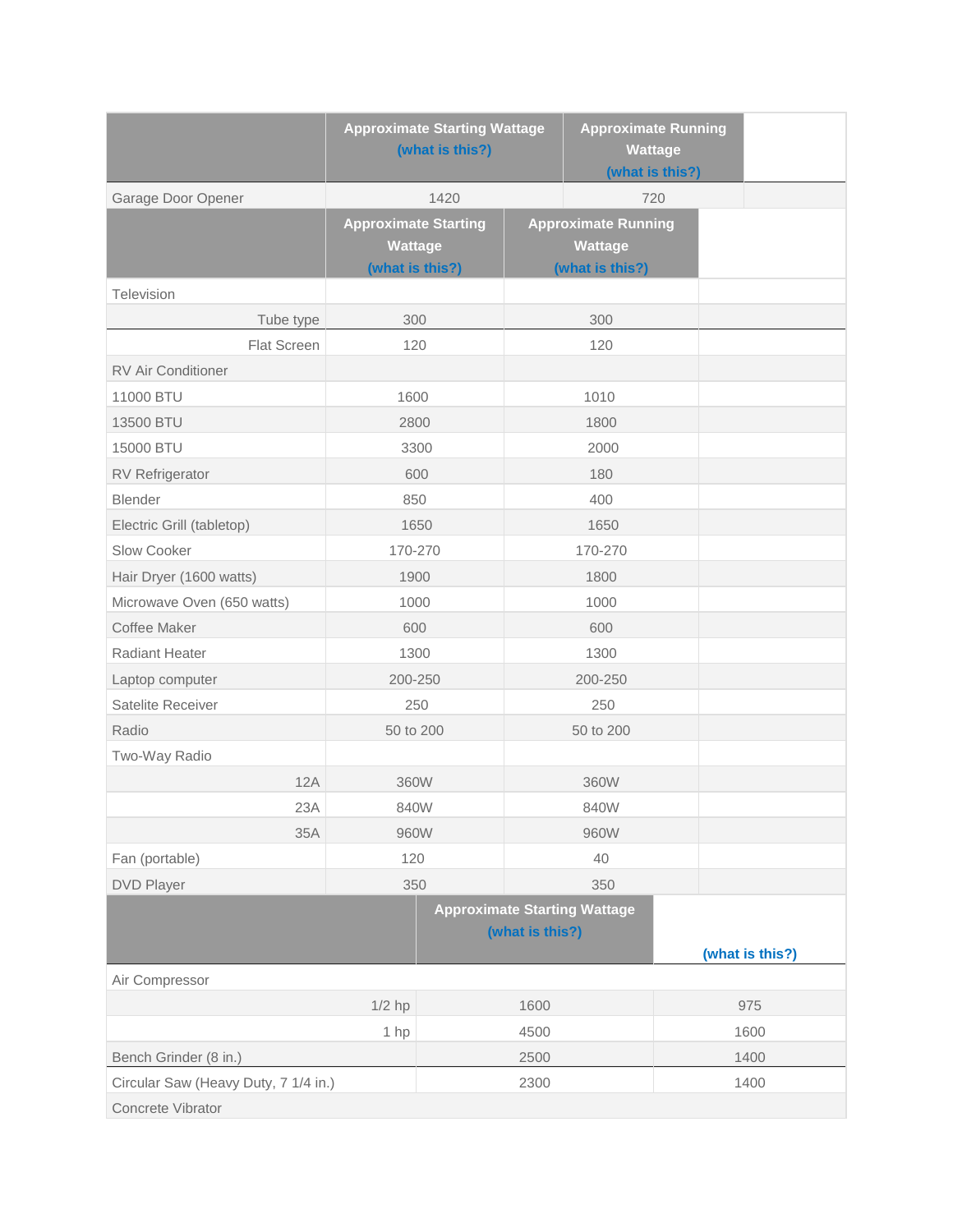|                                      | <b>Approximate Starting Wattage</b><br>(what is this?) |             | <b>Approximate Running</b><br><b>Wattage</b><br>(what is this?) |             |             |
|--------------------------------------|--------------------------------------------------------|-------------|-----------------------------------------------------------------|-------------|-------------|
|                                      | $1/2$ hp                                               | 840 (avg)   |                                                                 |             | 840 (avg)   |
|                                      | $1$ hp                                                 | 1080 (avg)  |                                                                 |             | 1080 (avg)  |
|                                      | 2 hp                                                   | 1560 (avg)  |                                                                 |             | 1560 (avg)  |
|                                      | 3 hp                                                   | 2400 (avg)  |                                                                 |             | 2400 (avg)  |
| Demolition hammer                    |                                                        | 1260 (avg.) |                                                                 | 1260 (avg.) |             |
| Drain cleaner                        |                                                        | 250 (avg.)  |                                                                 |             | 250 (avg.)  |
| <b>Drills</b>                        |                                                        |             |                                                                 |             |             |
|                                      | 3/8 inch, 4 amps                                       | 600         |                                                                 |             | 440         |
|                                      | 1/2 inch, 5.4 amps                                     | 900         |                                                                 |             | 600         |
| Electric Chain Saw (14 inches, 2 hp) |                                                        | 1100        |                                                                 | 1100        |             |
| Hand Drill (1/2 in.)                 |                                                        | 900         |                                                                 |             | 600         |
| High-pressure Washer (1 hp)          |                                                        | 3600        |                                                                 |             | 1200        |
| Rotary hammer                        |                                                        | 1200 (avg.) |                                                                 |             | 1200 (avg.) |
| Table Saw (10 in.)                   |                                                        | 4500        |                                                                 |             | 1800        |
|                                      |                                                        |             |                                                                 |             |             |
| <b>Industrial Motors</b>             |                                                        |             |                                                                 |             |             |
| Split Phase                          |                                                        |             |                                                                 |             |             |
|                                      | 1/8 Horsepower                                         | 1200        |                                                                 |             | 275         |
|                                      | 1/4 Horsepower                                         | 1700        |                                                                 |             | 400         |
|                                      | 1/3 Horsepower                                         | 1950        |                                                                 |             | 450         |
|                                      | 1/2 Horsepower                                         | 2600        |                                                                 |             | 600         |
| Capacitor Start Induction Run        |                                                        |             |                                                                 |             |             |
|                                      | 1/8 Horsepower                                         | 850         |                                                                 |             | 275         |
|                                      | 1⁄4 Horsepower                                         | 1050        |                                                                 |             | 400         |
|                                      | 1/3 Horsepower                                         | 1350        |                                                                 |             | 450         |
|                                      | 1/2 Horsepower                                         | 1800        |                                                                 |             | 600         |
|                                      | 3⁄4 Horsepower                                         | 2600        |                                                                 |             | 850         |
|                                      | 1 Horsepower                                           | 3000        |                                                                 |             | 1000        |
|                                      | 1 1/2 Horsepower                                       | 4200        |                                                                 |             | 1600        |
|                                      | 2 Horsepower                                           | 5100        |                                                                 |             | 2000        |
|                                      | 3 Horsepower                                           | 6800        |                                                                 |             | 3000        |
| 4 Horsepower                         |                                                        | 9800        |                                                                 | 4800        |             |
| Capacitor Start Capacitor Run        |                                                        |             |                                                                 |             |             |
|                                      | 1/8 Horsepower                                         | 600         |                                                                 |             | 275         |
|                                      | 1/4 Horsepower                                         | 850         |                                                                 |             | 400         |
|                                      | 1/3 Horsepower                                         | 975         |                                                                 |             | 450         |